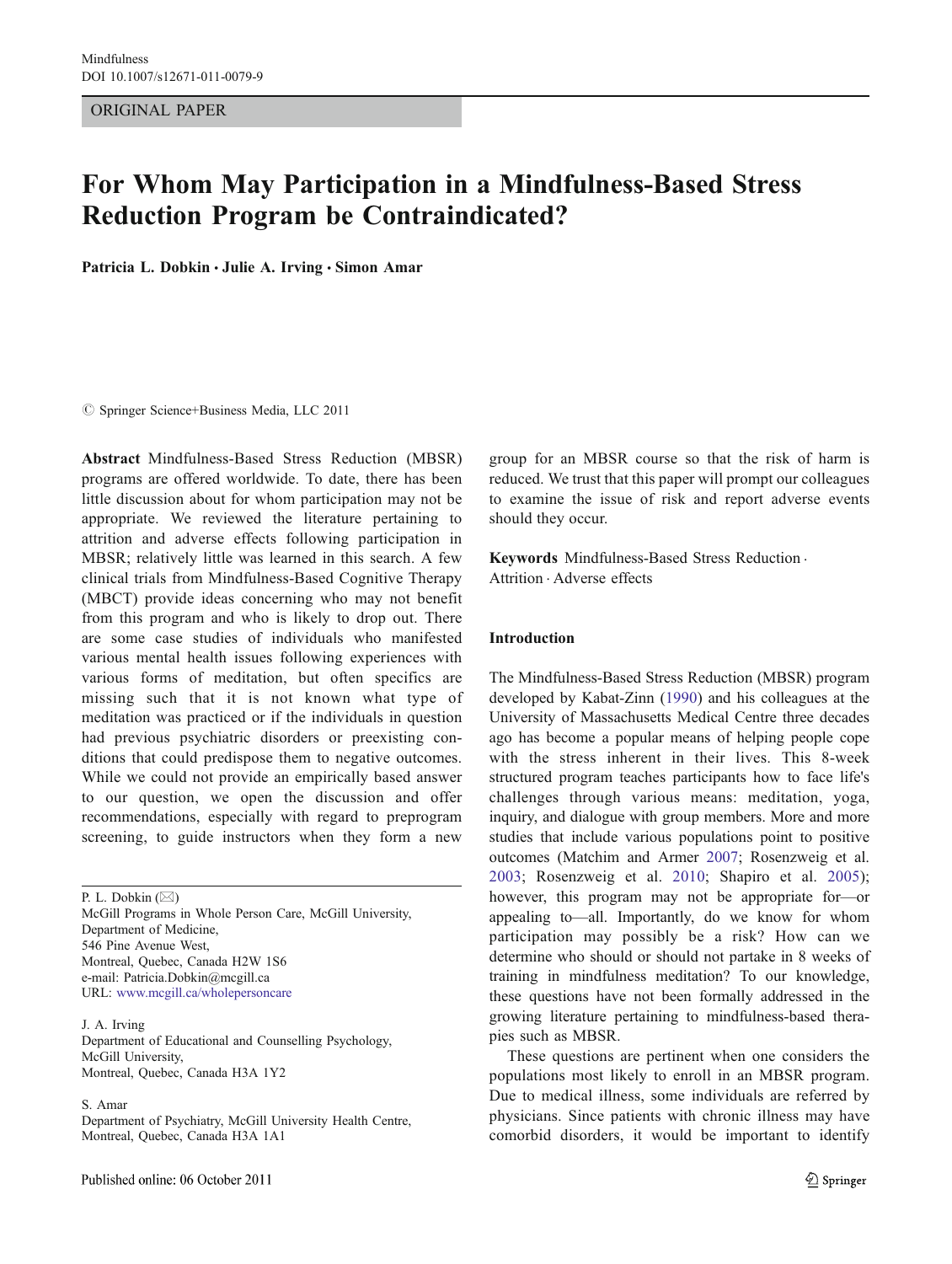problems that may make participation difficult (e.g., inability to concentrate when clinically depressed). Others come because their lives are troubled, perhaps due to transitions such as divorce, retirement, or other major life stressors. They, too, may harbor a certain degree of vulnerability (e.g., individuals with a history of trauma or substance abuse). Further, providing MBSR to certain 'high functioning' groups, such as university or medical students, may carry risks given that such time periods often coincide with the age of onset for mental health issues (e.g., bipolar or eating disorders) as well as significant life transitions (e.g., medical student to resident). When health care professionals take the course, their aims may be different (e.g., balance work and home lives), but they may nonetheless present with burnout or distress. As more and more individuals self-refer to MBSR programs via the Internet, the instructor may have little or no information pertaining to the person's health status unless he or she has a policy to interview potential participants.

"Do no harm" is the guiding precept for health care professionals. The definition of "harm" is key in this context, particularly as the distinction between physical, mental and emotional pain or distress merges in such programs as MBSR (i.e., one could have chronic pain or an incurable illness, but reach a place of acceptance and calm; or perhaps a deeper emotional pain may be experienced for the first time). As well, the definition of "harm" can be open to interpretation, depending on the capacity of both the participant and the instructor to remain present to their experience. In this context, the individual's perception of the experience and the instructor's skill in perceiving what is going on at multiple levels are crucial (e.g., if an instructor allows a participant to remain with his pain in order to gain some insight, or perhaps encourages a participant to not 'push' himself so hard, yet never allows him to move through an experience—then is 'harm' being done?).

Harm occurs inadvertently sometimes through lack of knowledge or experience, human error, and more rarely negligence. When clinical trials are carried out, especially in the early phases of treatment development, attention is paid to safety and potential adverse effects. In medical research, trials progress from Phase I to IV to ensure that patients are offered what they are most likely to benefit from with equipoise. Ideally, it is clear for whom the treatment is suited, but given that evidence is based on carefully controlled studies, sometimes one cannot know if it is the optimal choice for a particular patient. The MBSR program has not progressed through this process for all the types of problems and diagnoses for which individuals seek

assistance. Apparently, adverse events are not systematically monitored or reported.

MBSR was developed as a means to help patients with chronic pain and other illnesses cope with their symptoms and distress. Patients were 'screened' by virtue of being referred by their physicians. While the early literature does not address harm per se, in 1988, Kabat-Zinn and Chapman-Waldrop ([1988](#page-6-0)) noted that patients with chronic pain were less likely to complete the MBSR program compared to patients with stressrelated disorders (e.g., hypertension, insomnia, and anxiety with somatic complaints). Moreover, men with chronic pain were more than twice as likely as women to drop out. For patients with stress-related disorders, those with higher obsessive–compulsive scores were more likely to stay in the program. A decade later, in a discussion of intervention elements promoting adherence to MBSR, Salmon et al. ([1998](#page-6-0)) indicated that those who dropped out did so early (within the first three classes); reasons being: time demands of the course and practice, discomfort with large groups, or simply that the approach did not suit them. Lynch [\(2004\)](#page-6-0) also found that when women with fibromyalgia (a chronic pain syndrome) dropped out, they did so early on. Furthermore, emotional role-functioning predicted attendance: those with lower scores (i.e., more emotional reactivity) came to fewer classes. In an earlier study of women with fibromyalgia, Kaplan et al. [\(1993\)](#page-6-0) reported that 23% dropped out before the third class. This seems to be a common finding: participants, who drop out do so early on. More recently, Carmody and Baer ([2008](#page-5-0)) failed to identify significant sociodemographic or baseline measures (e.g., stress and number of medical symptoms) that distinguished those who completed the MBSR program at the University of Massachusetts Medical School from those who did not. With regard to differences in patient characteristics or other types of group heterogeneity (e.g., mixed diagnoses and mother tongue, i.e., English and French), in our experience, this did not seem to contribute to not completing the course.

Crane and Williams ([2010\)](#page-5-0) identified factors associated with attrition form Mindfulness-Based Cognitive Therapy (MBCT), a modified version of MBSR designed for patients with recurrent depression who were in remission. In several studies, dropouts from MBCT had a history of two, rather than three or more episodes of depression as well as a history of attempted suicide. A logistic regression analyses identified brooding and cognitive reactivity as predictors of dropout. While this program is not equivalent to MBSR (the structure is comparable but it has differences such as less intensive yoga practice, inclusion of didactics on depressive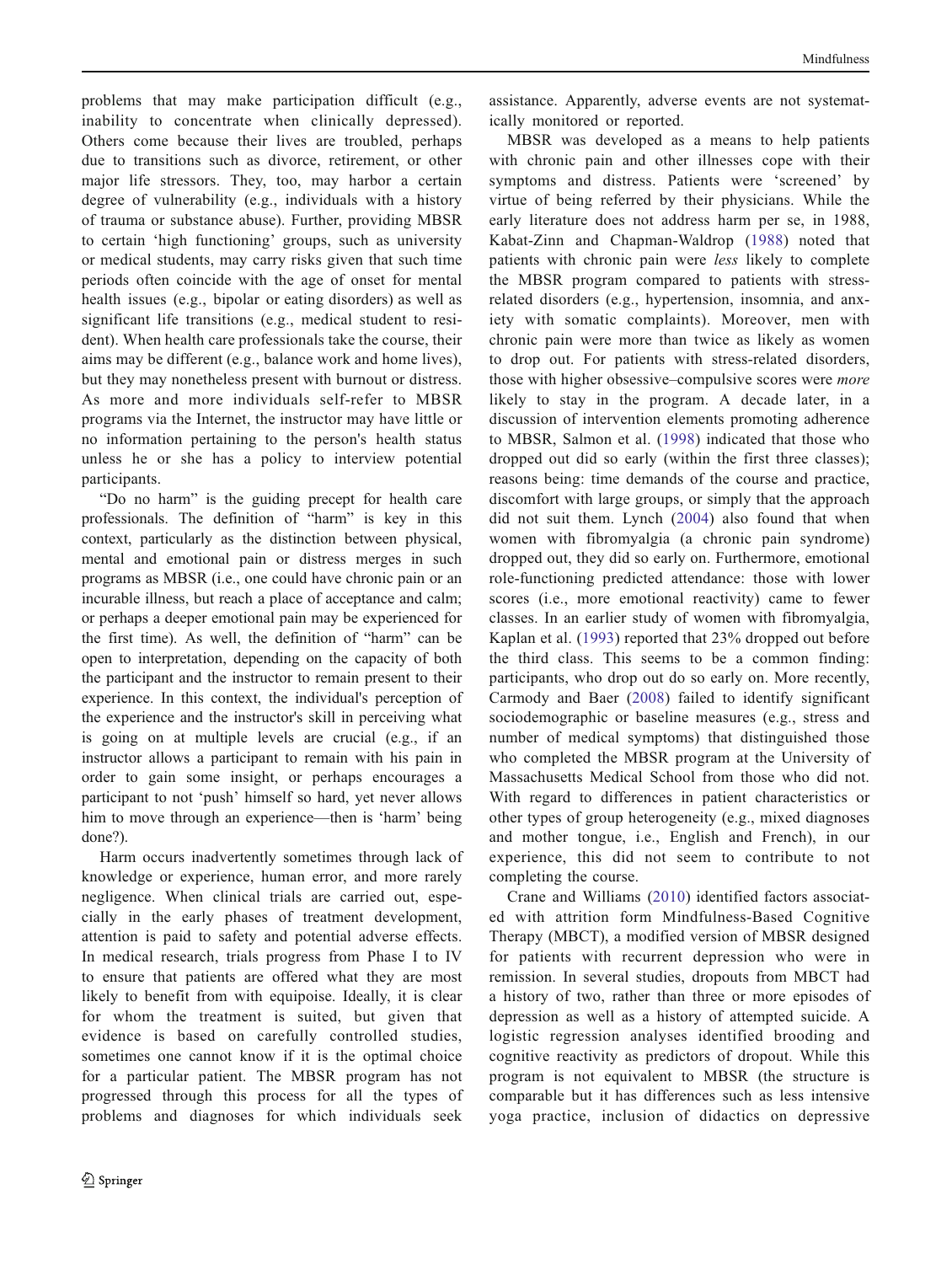symptoms and relapse), these findings may inform us with regard to who may have difficulty dealing with 'material' that can arise while meditating. These authors recommended careful screening prior to course entry to assess emotional role functioning. If problematic, they suggested preparing the person to increase motivation and perseverance should difficulties arise.

While attrition may be due to a multitude of factors (e.g., conflicting time demands and discomfort working in groups), another way to approach the question for whom MBSR should not be recommended is to examine reports of adverse events. In our search, we found publications pertaining to the practice of meditation rather than participation in an MBSR program per se. Even when reading 'the fine print', we did not find reports of adverse events in the MBSR literature. Given that meditation is one among other components of an MBSR program, we acknowledge that this way of examining the issue is indirect. Nonetheless, Manocha [\(2000](#page-6-0)) states that meditation is contraindicated in those suffering from psychosis and should be proposed with caution for patients with severe psychological problems, but he does not indicate which disorders or why. Two decades ago, Shapiro ([1992\)](#page-6-0) studied 27 'long-term meditators' (mean years of meditation=4.27 years) and found that 62.9% reported at least one adverse event during and after meditation and that 7.4% suffered profound adverse effects. The nature of these effects were: relaxation-induced anxiety and panic, paradoxical increases in tension, less motivation in life, boredom, pain, impaired reality testing, confusion and disorientation, feeling 'spaced out', depression, increased negativity, being more judgmental and feeling 'addicted to meditation.' Perez-de-Albeniz and Holmes ([2000\)](#page-6-0) cite early work from the 1980s describing other negative effects such as: uncomfortable kinesthetic sensations, mild dissociation, grandiosity, feelings of 'defenselessness' and guilt. They summarized these effects as being consistent with the neurotic/anxiety constellation of symptoms. Yet, no attempt was made to determine preexisting conditions. Other case studies describe psychiatric problems following meditation practice. Yorston [\(2001](#page-6-0)), for example, details how mania (diagnosed as a bipolar affective disorder) was precipitated by meditation in a 25-year-old woman with no apparent previous psychiatric history. Kuijpers et al. [\(2007\)](#page-6-0) review early case studies (including a table with ten case reports from 1975 to 2003) on transient meditation-induced psychosis. Duration of adverse effects varied from 2 days to 5 months of an 'oscillating state'; most patients had previous psychiatric histories (e.g., acute psychotic episodes and schizoid personality disorder). Little is

known with regard to the type of meditation (Transcendental Meditation, Zen, Vipassana, and Qi-Gong), duration of practice, or the context (e.g., silent retreat experience) that may have influenced these reactions. It appears that these events are relatively uncommon but we cannot be sure. It is also unclear if the effects of meditation practices alone can be compared directly with meditation practices in the context of an MBSR or MBCT course. In the MBSR group, dialogue is encouraged among the participants; this can assist and support individuals when they are experiencing unpleasant sensations (e.g., numbness in the limbs) or the emergence of negative emotions (e.g., anger).

Germer ([2005\)](#page-6-0), in his chapter Teaching Mindfulness in Therapy, provides some signposts with regard to the possibility of adverse events. While not in the context of a MBSR program, he addresses the concerns we have raised here. For instance, for patients who have experienced trauma, he makes suggestions with regard to when and how to introduce meditation as part of individual psychotherapy. He points out the importance of a patient's ego strength or emotional resilience. He is clear that patients who "decompensate when cognitive controls are loosened should generally not do formal sitting meditation" (p. 128). Moreover, he indicates that persons with "fragile personalities" may benefit from learning meditation but that the duration of practice should be shortened. These caveats are seen in other writings as well. Didonna ([2009\)](#page-5-0), in a chapter on mindfulness and obsessive–compulsive disorder purports that meditation may be contraindicated for this patient group; one must rely on "clinical experience" to determine this. In the same text (Clinical Handbook of Mindfulness), Didonna and Gonzalez ([2009](#page-5-0)) state that mindfulness-based interventions with patients suffering from pathological "feelings of emptiness" (e.g., in the context of eating disorders, posttraumatic stress disorder, and schizophrenia) should be working with an "expert therapist" (p. 143) since intense reactions (e.g., dissociation, panic, or the need to escape) can occur. Nonetheless, Chadwick ([2005](#page-5-0)) conducted a pilot study with ten patients with psychosis and reported positive initial outcomes.

While we focus on patient characteristics when attempting to answer our main question herein, Crane et al. ([2010\)](#page-5-0), in their excellent discussion of training teachers to deliver mindfulness-based interventions, call to mind another important variable to consider, namely teacher competence. Perhaps patients leave if they are taught by a person who cannot embody the practice in a way that enhances patients' experience of mindfulness. Potentially, patients may be harmed if reactions are not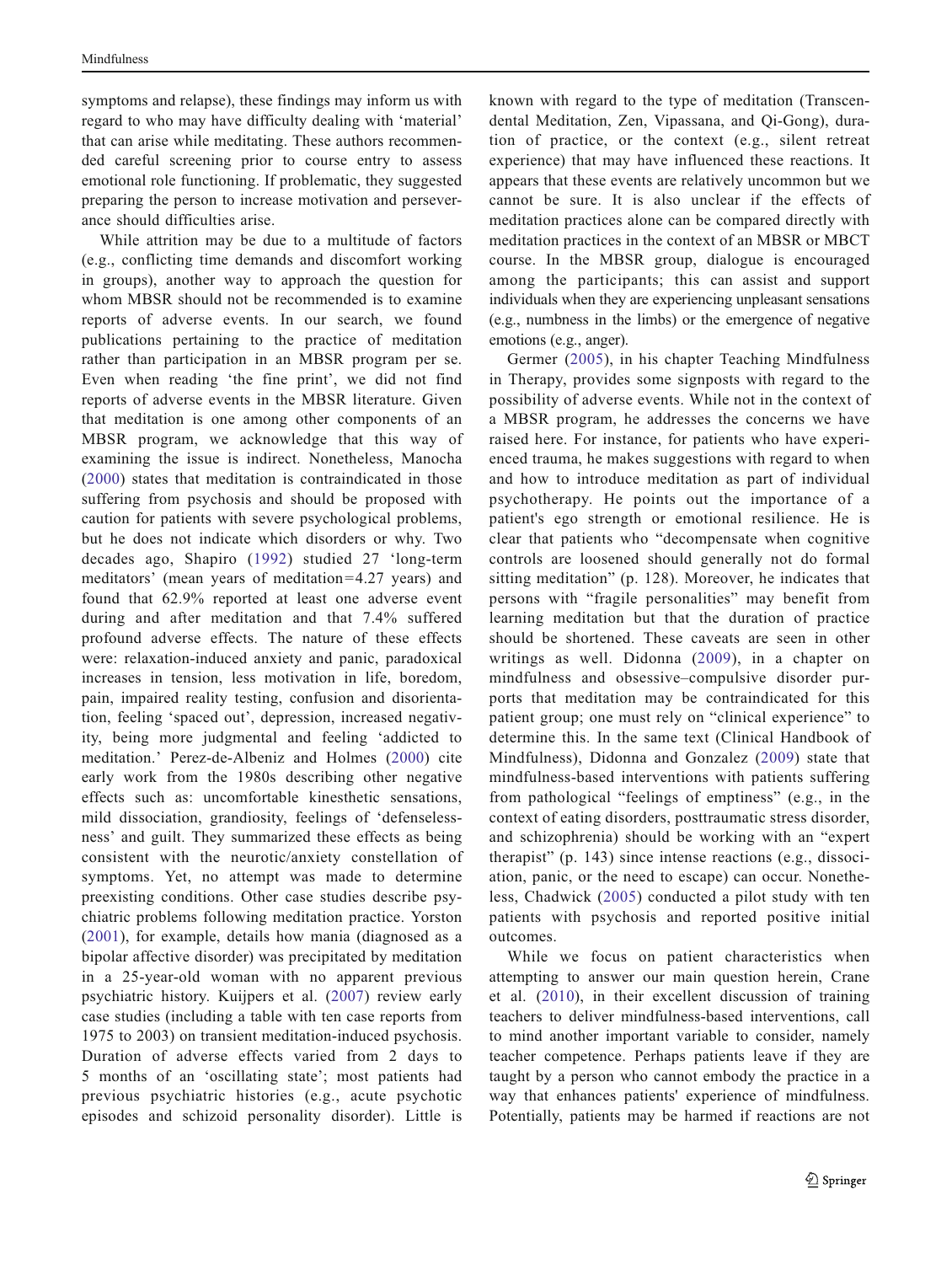handled skillfully. This brings to mind one experience we had when teaching Mindfulness-Based Medical Practice (MBMP). One participant began to cry uncontrollably during class; one instructor worked directly with her to address her wish to flee, while the other instructor simultaneously led the rest of the group in exploring their 'impulse to help/fix' the colleague in distress. Irving et al. [\(2011\)](#page-6-0) in a qualitative study of an MBMP program for health care professionals describe how this rather dramatic event became a teaching moment for all in the class. As stated by the Melbourne Academic Mindfulness Interest Group (2006), short-term negative experiences can be a transient part of the process, and "the skill of the instructor in dealing with such eventualities may be important in determining whether they become valuable learning opportunities or, alternatively, adverse events" (p. 290).

We at McGill University Programs in Whole Person Care, have been offering MBSR and MBMP to patients with chronic illness, health care professionals, and medical students, respectively for the past 5 years. Our attrition rate is very low (about 5%) and our positive results (Dobkin and Zhao [2011;](#page-6-0) Irving et al. [2011](#page-6-0); Matousek and Dobkin [2010\)](#page-6-0) are similar to what is found in the literature. While most participants show benefit, some report increases in perceived stress or scores over the cut-point on a screen for depression at the end of the program (24% for depressive symptoms unpublished data). While we cannot attribute these negative outcomes to their participation as such, we listened to participants in the postMBSR/MBMP interviews to gain some insight into this phenomenon. People described increased awareness of positive and negative aspects of their lives. When 'mindful', one is less likely to avoid unpleasant emotions or interpersonal problems. This may require adjustment and integration before the person is comfortable 'staying with' what arises. Some spoke of significant changes they made after the program, such as leaving a stressful job or unhappy marriage, being more assertive with family members or colleagues. Similar to psychotherapy, issues may be 'stirred up' and circumstances may be experienced as worse before they settle and get better. Other participants gained insight into reactive patterns that had dominated their lives for years and triggered symptoms. This was sometimes upsetting. Naturally, it may take more than 8 weeks to come to terms with what one learned and experienced during an MBSR program, particularly when critical issues become evident.

What is meant by the terms 'side effects' or 'adverse outcomes'? 'Harm', for one, may be 'a dark night of

the soul' for another (Cohen and Phipps [1992](#page-5-0)). Meditation, when practiced intently, leads one into deep exploration of 'inner space.' Long-held grief, body tension, and critical or judgmental thoughts may be met perhaps for the first time with full attention. As such, tolerance needs to develop for such 'unpleasant material.' While practitioners are taught to reframe such thoughts and feelings as 'mind events', the capacity for 'disidentification' takes time to manifest. During the requisite silent retreat day, participants are faced with few external distractions—one is alone with oneself in silence hour after hour. For some, this is a turning point in the MBSR program, depending on each individual's capacity to stay with the material arising and to integrate that (or not) as part of their current experience. During our debriefing following the retreat day, some participants reported feeling exhausted or disoriented. Others were better able to sit still for longer periods of time afterwards. In class seven of our course, following the retreat, we address directly the possibility of increased stress or distress and process it with the class members for this reason.

## Discussion

While we cannot not answer the question empirically, "For whom is MBSR contraindicated?", we open further discussion for those who offer this program. This may be especially important if instructors are not health care professionals or adequately trained (Crane et al. [2010](#page-5-0)). As MBSR becomes more 'mainstream', one must ensure that the instructors are adequately prepared to assist individuals who encounter serious difficulties (e.g., panic attacks and increases in pain) during or after the program. It is noteworthy that the Center for Mindfulness in Medicine, Health Care, and Society wrote a manual entitled, "Issues in the Administration of an MBSR program" (Center for the Mindfulness in Medicine [2006](#page-5-0)). Therein, specified are the qualifications of interviewers and instructors (master's level in an appropriate discipline, plus specific amounts of meditation experience) and the process used to accept people into the program. Relevant to our discussion, they indicate that prior to program entry, interviewers should assess the patient's ability to: (1) contain affect; (2) listen and respond in the present; (3) utilize instructional audio tapes and follow classroom instruction; (4) remain in the classroom; (5) practice yoga or equivalent; and (6) organize thoughts, manage logistics, and time commitment. Moreover, it is specified that it is the instructor's responsibility to monitor attendance and contact class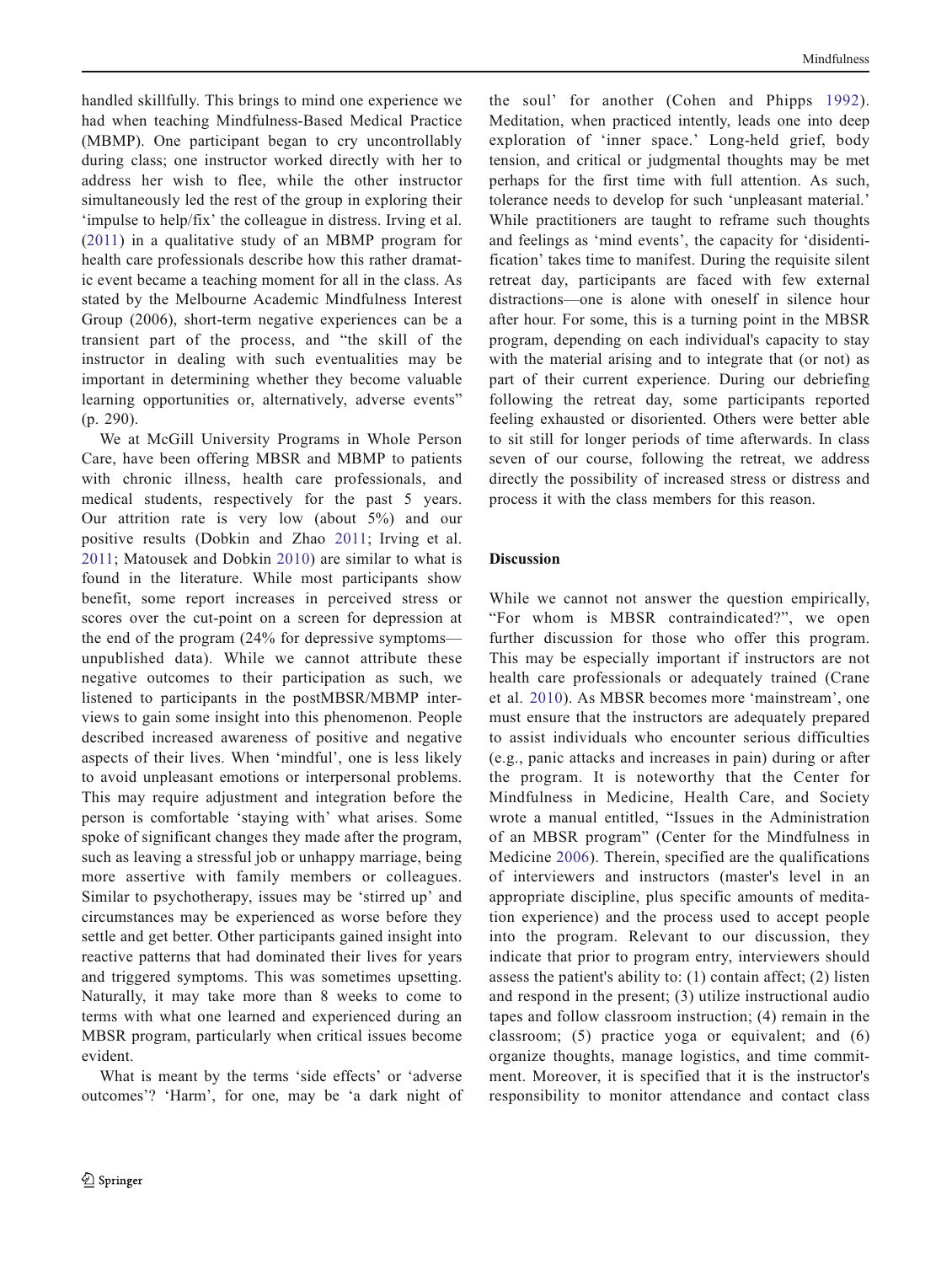members should they not attend a given class in the event of a medical problem or a serious psychological reaction.

Thus, we conclude this commentary with a number of suggestions. First, screening potential participants for psychiatric problems, addictions, and posttraumatic stress disorder may need to become 'standard practice', particularly as referrals increasingly come through the Internet, a channel which may circumvent prior screening from health care professionals. In the "[Appendix](#page-5-0)", we provide a sample of one such interview. In our work, before the instructor meets with potential participants, individuals are asked to complete online testing; the results are sent to the interviewer prior to the interview. The form we use guides the interviewer and is based on clinical experience. When an individual indicates that she or he has experienced previous trauma, the interviewer probes further to determine if it may interfere with program participation. If the individual's depression score is high, the interviewer determines if she or he is currently under care or is using medications. We do not accept into our program anyone who is currently abusing alcohol or drugs. To date, very few people have not been offered MBSR following our interview.

Second, for those with psychopathology (e.g., generalized anxiety disorder), ensuring that they are being treated appropriately by a qualified practitioner is recommended, given that MBSR is not a form of group psychotherapy nor a peer support group. Whether or not the person can and should attend the course is determined on a case-by-case basis (S. Santorelli, personal communication, September 20, 2006).The decision then rests on clinical judgment for lack of empirically based guidelines. Instructors may also consider that other empirically supported mindfulness-based interventions may be more appropriate, for example, MBCT for recurrent depression, Dialectical Behavior Therapy for borderline personality disorder, and Acceptance and Commitment Therapy for obsessive–compulsive disorder (Chiesa and Malinowski [2011](#page-5-0)).

Third, people can be 'primed' with regard to the type of commitment needed and informed about what to expect vis-à-vis types of practice and 'homework.' This idea is elaborated upon in Crane and Williams ([2010\)](#page-5-0) for those who are "cognitively reactive." For example, they suggest informing the person that early practices may be challenging and providing strategies regarding how to respond when disconcerting emotions arise (e.g., techniques for stabilizing the body and mind through breath awareness).

Fourth, a referral system should be in place in case a participant experiences the types of problems described in the psychiatric literature. As well, the importance of an instructor well-versed and trained not only in the basic mindfulness techniques, but also knowledgeable about the available community resources surrounding these practices must be emphasized. Such instructors would be able to offer the required support both during and posttraining by guiding participants towards reputable resources or referring to qualified mediation teachers or communities (e.g. meditation centers, established practice groups, etc.) that could both guide and support an individual in their process.

Finally, during the program we emphasize that participants know best what they need and when a particular type of practice (e.g., yoga) will or will not suit their current situation (e.g., morning stiffness with arthritis). This approach recognizes that people are responsible for their own well-being, both in the present moment and in the long-term. They are encouraged to discern for themselves what may be harmful and to desist from engaging in any activity that would not be in their best interest. When in doubt, they can speak with the instructor individually. Ultimately, restoring this power of choice to each person can be beneficial in and of itself. Whether in the context of MBSR or not, one must remember that the individual is the primary focus, not the practice, the program nor the methodology. How one practices and approaches practice is also a factor in mitigating harm and encouraging overall health and well-being. Even the 'best' practices can be harmful if not done mindfully, whether by participants themselves or by the instructor.

These five suggestions are meant to circumvent the possibility of harm. Clearly, when people take an MBSR program they have initial goals, such as to: deal more effectively with stress, reduce anxiety, improve sleep, or cope with pain—i.e., they hope to diminish suffering. It is our intention to facilitate that process as much as possible and provide a safe environment for all who are in the group. We trust that this paper will prompt our colleagues to examine the issue of risk and report adverse events should they occur.

Acknowledgments The authors would like to thank Ms. Angelica Todireanu for her administrative assistance, our Research Assistant, Ms. Qinyi Zhao, for her dedication to our mindfulness programs, and Ms. Sonia Osorio, a friend, colleague, and yoga and meditation teacher for her feedback and editing assistance.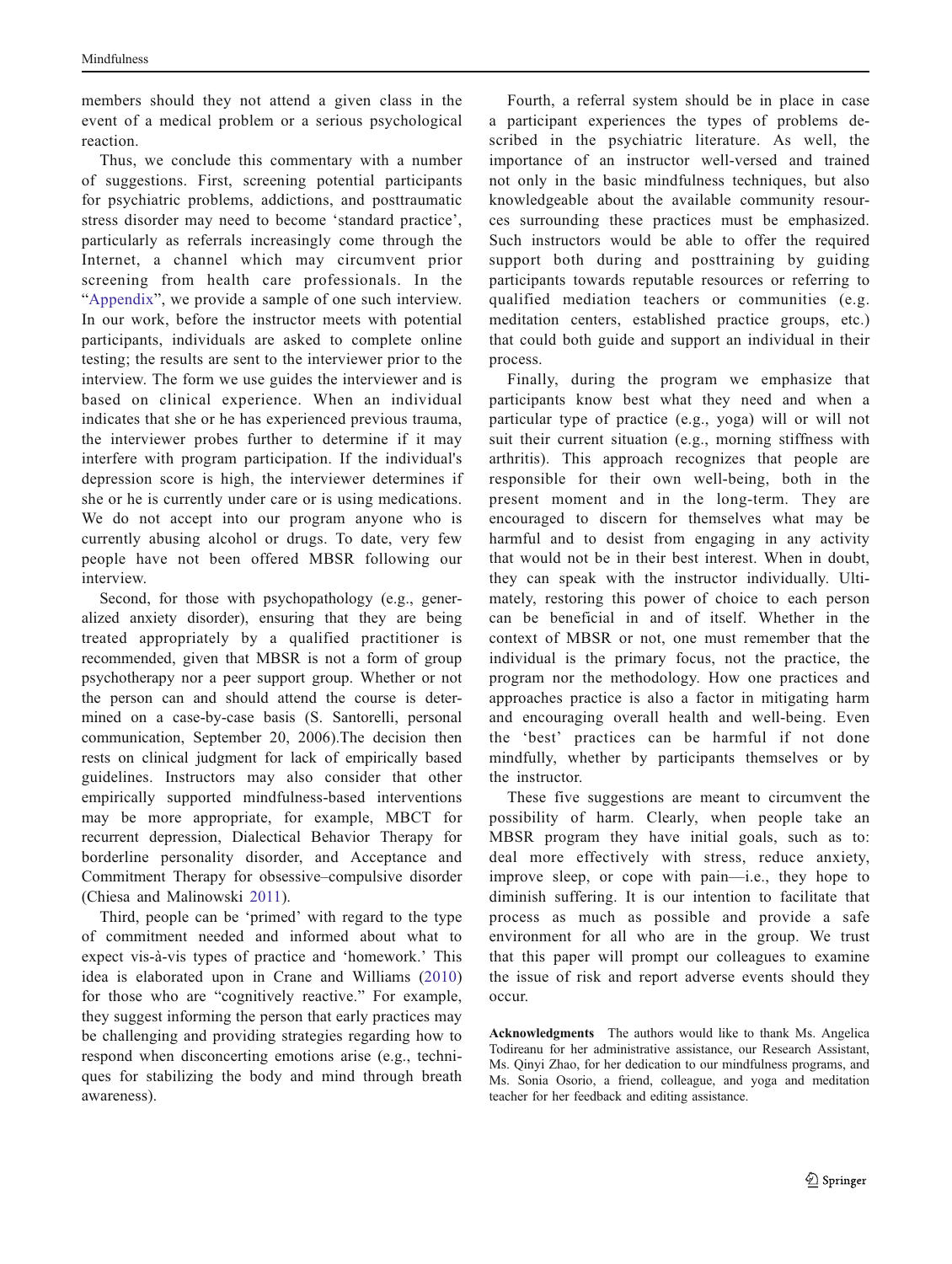#### <span id="page-5-0"></span>Appendix A

## PRE-MBSR INTERVIEW

Date of Interview

Name of Interviewer

Name of Participant

- 1. How did you find out about our program?
- 2. Have you taken workshops previously that involved groups? If yes, could you describe the experience?
- 3. Screen for trauma: Have you ever experienced trauma in your life?
- intrusiveness
- avoidance
- body arousal
- 4. Screen for alcohol/substance abuse.
- 5. Have you ever been treated for a mental health problem?

Interviewer looks at the questionnaire scores and probes only if there is an indication for concern.

Describe the program, explain the expectations and time commitment.

What is your intention for taking MBSR? Please identify 3 goals.

 $1$ 

 $2$ 

3\_\_\_\_\_\_\_\_\_\_\_\_\_\_\_\_\_\_\_\_\_\_\_\_\_\_\_\_\_\_\_\_\_\_\_\_\_\_\_\_\_\_\_\_\_

#### References

- Carmody, J., & Baer, R. A. (2008). Relationships between mindfulness practice and levels of mindfulness, medical and psychological symptoms and well-being in a mindfulness-based stress reduction program. Journal of Behavioral Medicine, 31, 23–33.
- Center for the Mindfulness in Medicine. (2006). Issues in the administration of a mindfulness-based stress reduction program 2006. Unpublished Manual, University of Massachusetts Worcester
- Chadwick, P., Taylor, K. N., & Abba, N. (2005). Mindfulness groups for people with psychosis. Behavioural and Cognitive Psychotherapy, 33, 351–359.
- Chiesa, A., & Malinowski, P. (2011). Mindfulness-based approaches: Are they all the same? Journal of Clinical Psychology, 67, 404– 424.
- Cohen, J. M., & Phipps, J. F. (1992). The common experience: Signposts on the path to enlightenment (1st ed.). Illinois: Quest Books.
- Crane, C., & Williams, J. M. (2010). Factors associated with attrition from mindfulness-based cognitive therapy in patients with a history of suicidal depression. Mindfulness, 1, 10-20.
- Crane, R. S., Kuyken, W., Hastings, R. P., Rothwell, N., & Williams, J. M. G. (2010). Training teachers to deliver mindfulness-based interventions: Learning from the UK experience. Mindfulness, 1, 74–86.
- Didonna, F. (2009). Mindfulness and obsessive–compulsive disorder. In F. Didonna (Ed.), Clinical handbook of mindfulness (pp. 189– 220). New York: Springer Publishing.
- Didonna, F., & Gonzalez, Y. R. (2009). Mindfulness and feelings of emptiness. In F. Didonna (Ed.), Clinical handbook of mindfulness (pp. 125–152). New York: Springer Publishing.